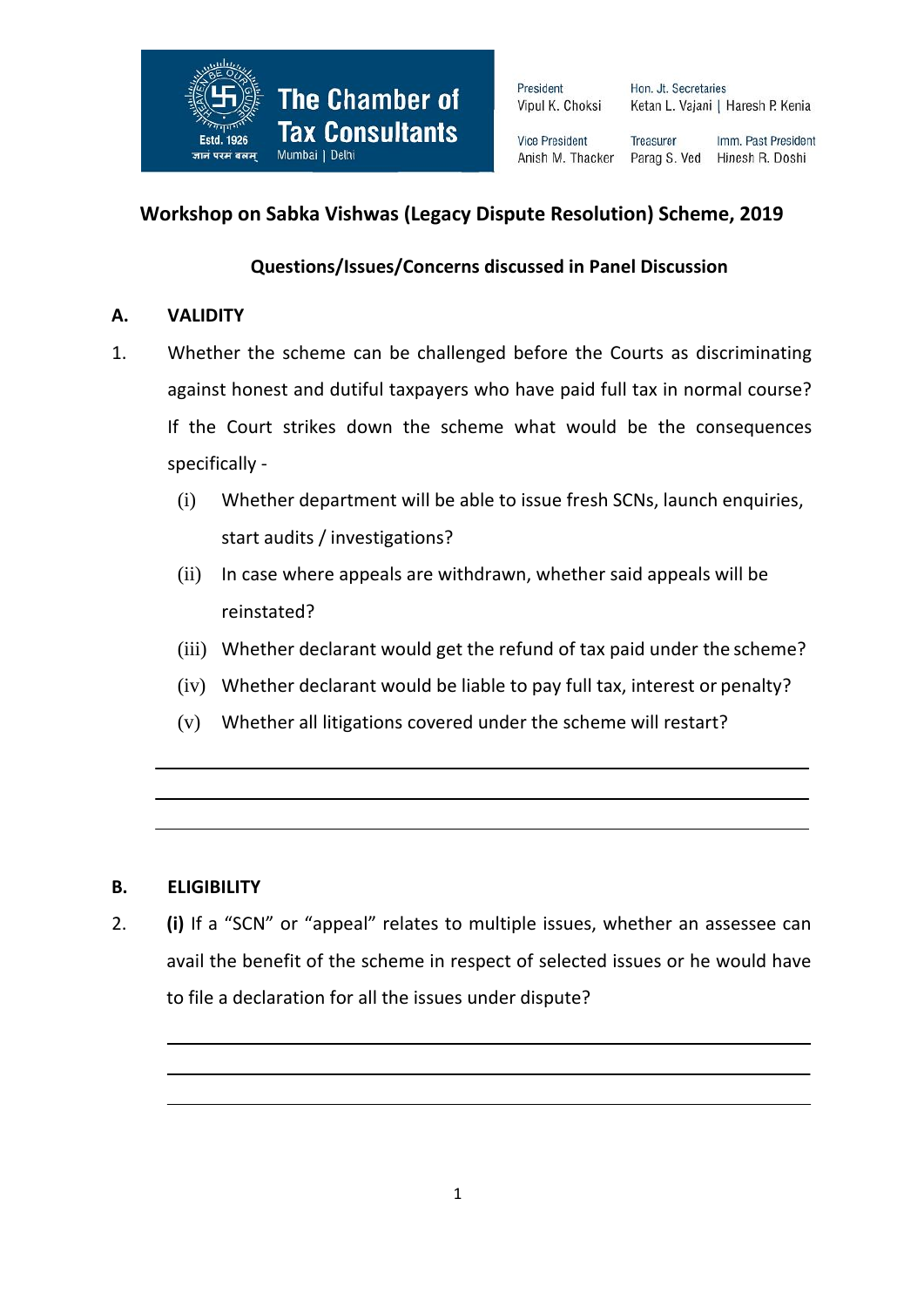**(ii)** However where for the same issue there are two SCNs can the assessee opt to go for the scheme only for one SCN?

**(iii)** Where a declaration under the scheme has been filed in respect of one SCN, later on, can a separate declaration be filed for another SCN which may cover the same issue or another issue?

**(iv)** Where there are 4 SCNs which are disposed of by the Commissioner (Appeals) by a common order and the matter is in appeal before the Tribunal as on 30.6.2019 whether demands in respect of one of the SCN covered under the order can be offered for resolution under the scheme.

**(v)** In case of 2 SCNs on the same issue, one for Rs. 70 lakhs and the other for Rs. 30 lakhs there would be 2 declarations - for the first one Rs. 35 lakhs would be paid and for the other one Rs. 9 lakhs would be paid - Is it correct?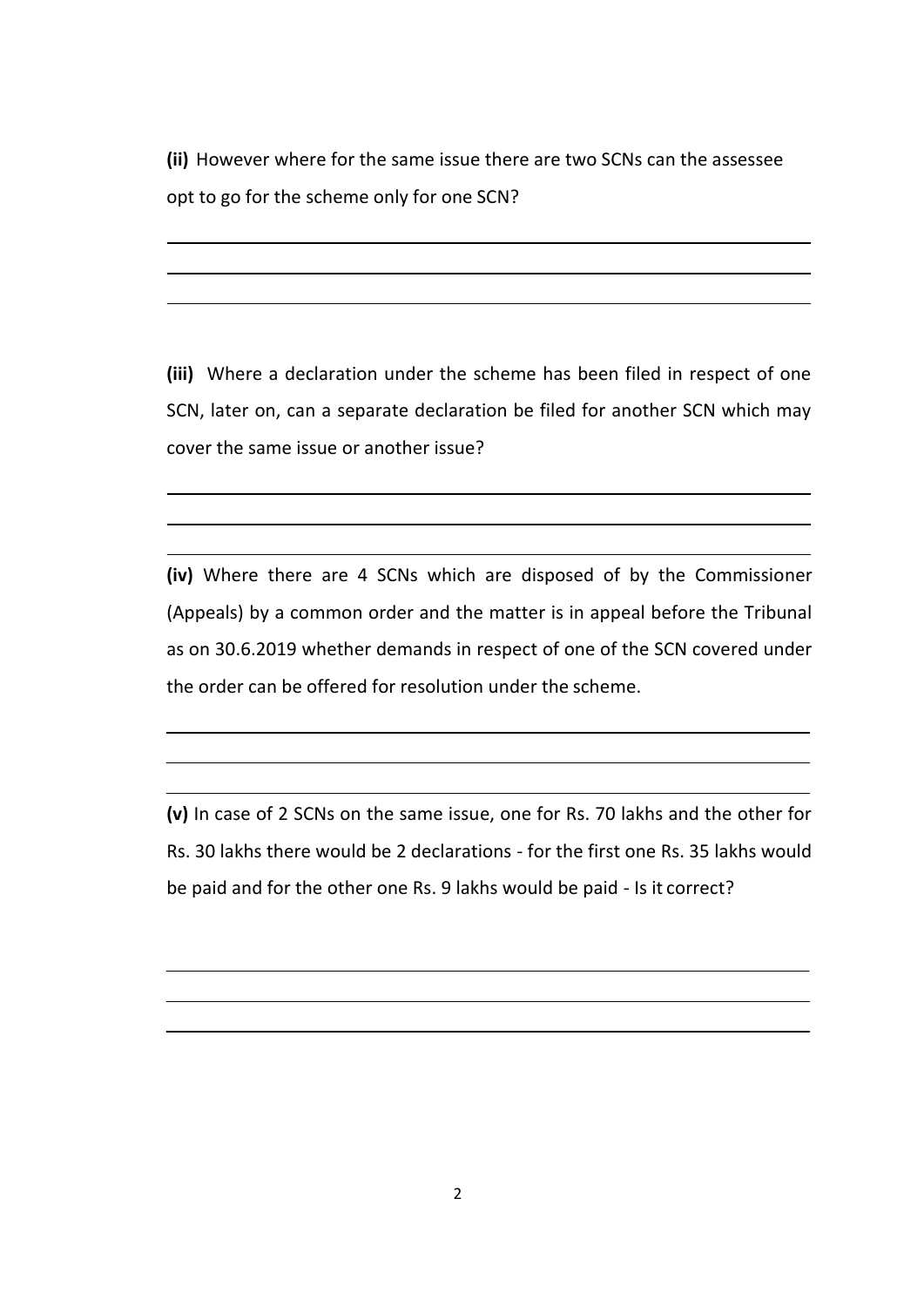**(vi)** In case of SCN demanding duty/tax from the main assessee – a company and proposing penal action to the co-noticee  $-$  a director, can the benefit of Scheme be availed by the co-noticee even though the main Assessee does not opt to avail the Scheme? Attention is drawn to circular no. 1071/4/2019-CX.8 dated 27.8.2019 - para 11(i) which clarifies that co-noticees can avail the scheme only when duty demand is settled by main tax payer. Is this interpretation correct?

- 3. Where a tax payer, who has filed a return declaring certain tax as payable but has not paid it, will he be eligible under the scheme in the following circumstances:
	- Tax return of April to September 2016 is filed on or before 30.06.2019
	- Tax return for October to March 2017 is filed on or after 01.07.2019

[Attention is drawn to sections  $121(c)$ (iii),  $124(1)(c)$ ,  $124(1)(e)$  and  $125(1)(f)$ (ii)]

- 4. SCN received by tax payer on or after 15.07.2019. Whether the scheme is available if the SCN was pursuant to:
	- EA 2000 audit completed on or before 30.06.2019;
	- Pre-SCN consultation done on or before 30.06.2019;
	- Investigation or anti-evasion proceedings on or before 30.06.2019;
	- Periodical SCN wherein requisite information furnished to department before 30.06.2019
	- The SCN was issued on 29.06.2019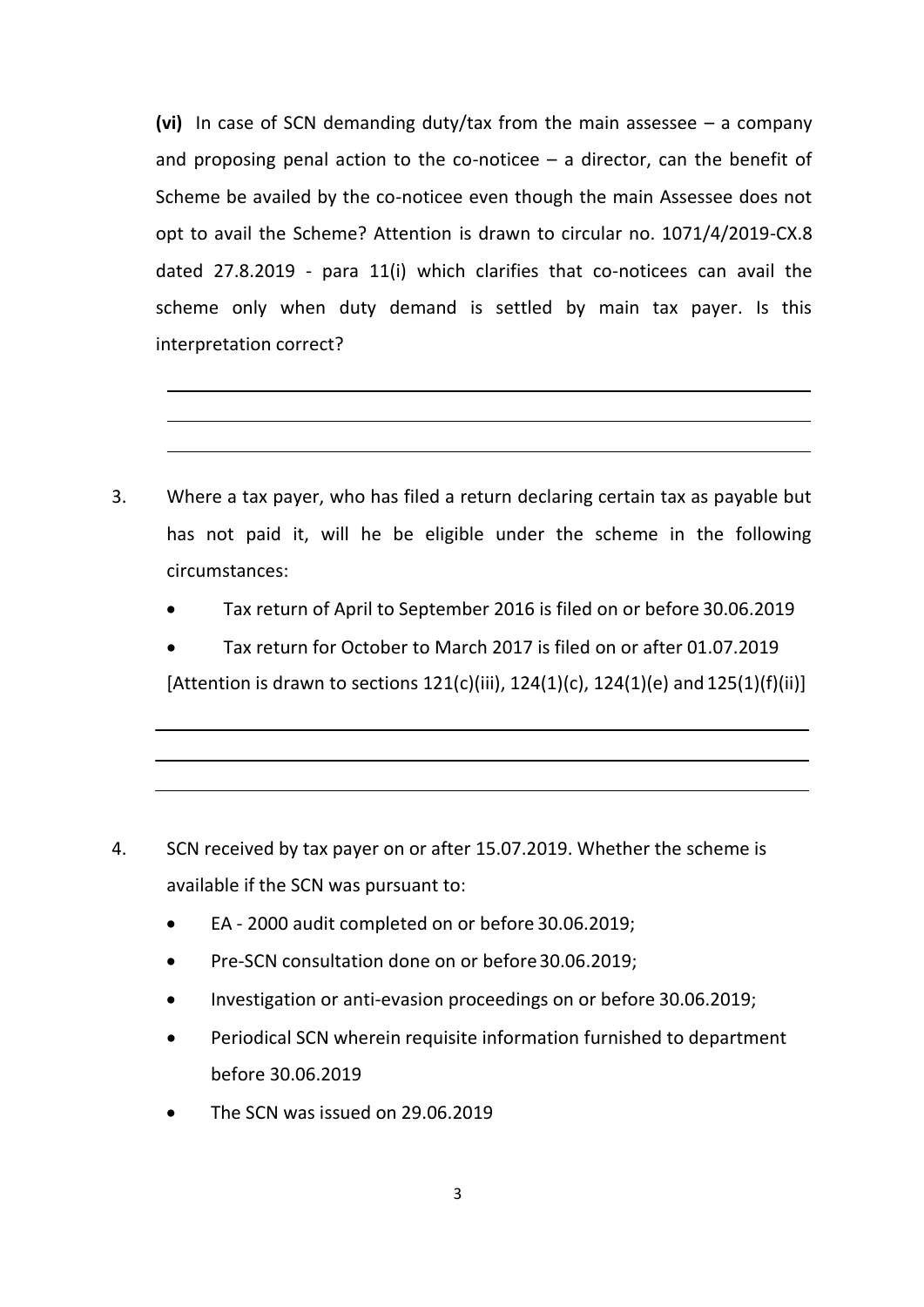Please give your views on each of the above cases.

- 5. Declarant can apply for scheme in respect of pending SCN or appeal which are not finally heard till 30.06.2019. The term "FINAL HEARING" is not defined under the Scheme or relevant Indirect tax enactment. Moreover, there is no procedure of intimating tax payer about conclusion of hearing. What is the best method to ensure the eligibility on this criteria? What are your views in the following cases:
	- (i) In many cases SCNs are heard but no order is passed or the department has kept it pending for some information to be filed.
	- (ii) In case declarant has not appeared for consecutive three hearings, what would be considered as date of final hearing?
	- (iii) Whether tax payer can avail benefit of scheme in respect of matters transferred to call book though the matter was heard once?
	- (iv) Where the Tribunal has reserved its orders in respect of hearings that took place before 30.6.2019?

- 6. Whether the declaration can be filed in the following cases where adjudication order received on 15th June 2019 and due date for filing the appeal is 14.9.2019 –
	- (a) Appeal filed within prescribed time (say) 10.09.2019
	- (b) Appeal filed after 15.09.2019
	- (c) Appeal not filed at all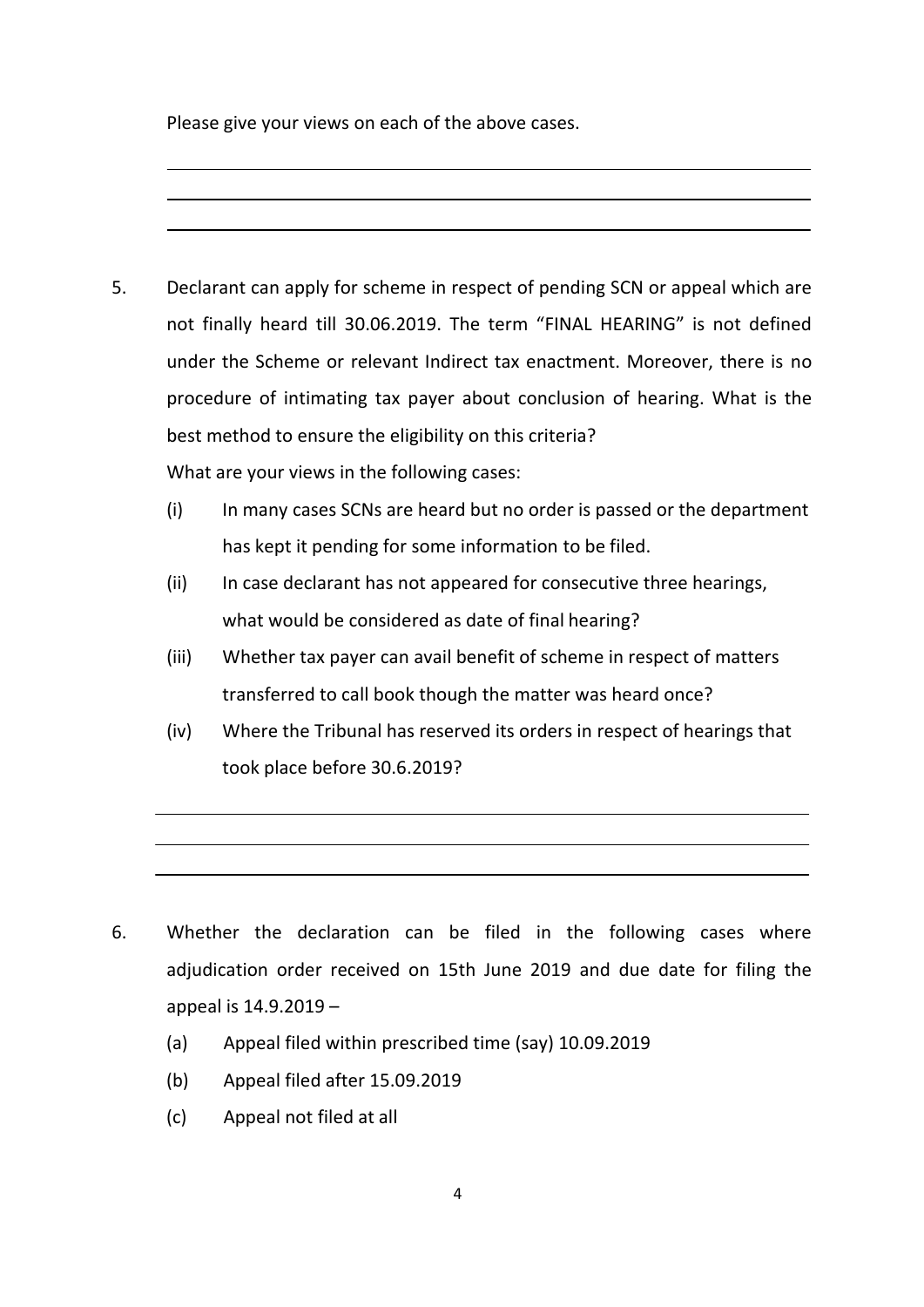(d) Appeal filed before 30.06.2019.

In all above cases demand has not been paid.

- 7. In a case where appeal is pending before the Commissioner (Appeals) as on 30.6.2019 but subsequently in September 2019 the hearing takes place and the demand is confirmed, whether an assessee can go for the scheme on the premise that the appeal was pending on 30.6.2019?
- 8. Whether appellant can go for scheme where he withdraws the appeal in September 2019 in case where appeal already heard by appellate authority before 30.06.2019 so as to contend that tax was in arrears as on 30.06.2019 in cases where order has not been passed?

9. Whether a SCN which is received only for interest and penalty, whether the same can be applied in the Scheme?

10. (i) An unregistered person collected service tax on invoices citing bogus service tax registration number. He has not deposited such amount collected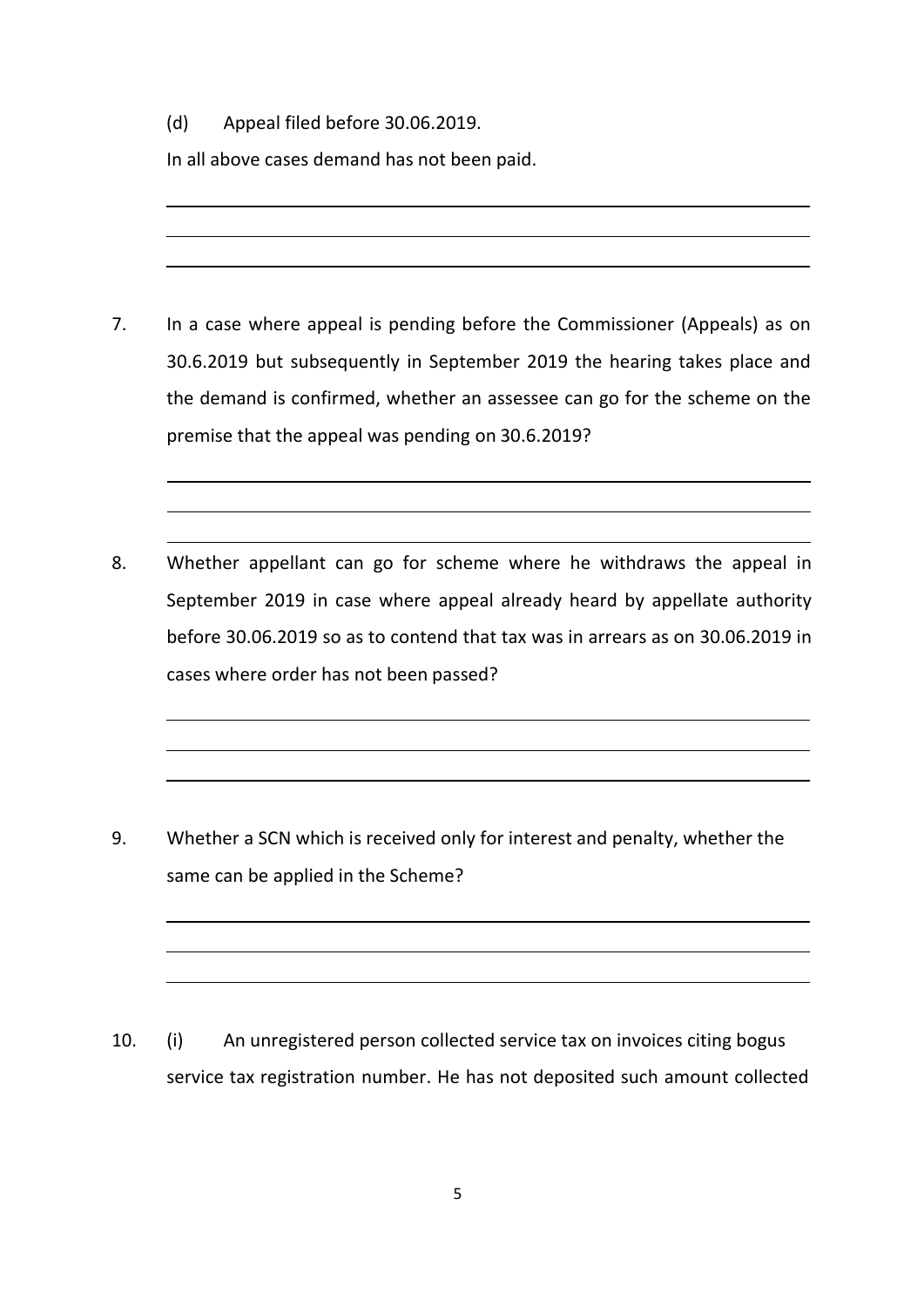as representing service tax. On being caught by department, he gets a SCN which is pending as on 30.06.2019. Whether such a person can take benefit under the scheme - he pays 30% instead of 100% of tax collected [Attention is drawn to Section 73A]

(ii) Does it make a difference if he is registered?

11. Section 123(a) defines the term "tax dues" in respect of appeal arising out of an order. The term "order" as well as "order in appeal" has been defined u/s 121(o) and 121(p) respectively. Whether section 123(a) is wide enough to consider both these terms?

12. Adjudication order demanding recovery of **refund** granted is challenged in appeal which is pending as on 30.06.2019. Whether appellant is eligible to go for the scheme?

13. (i) Whether declarant can withdraw his petition filed with settlement commission to qualify for the scheme?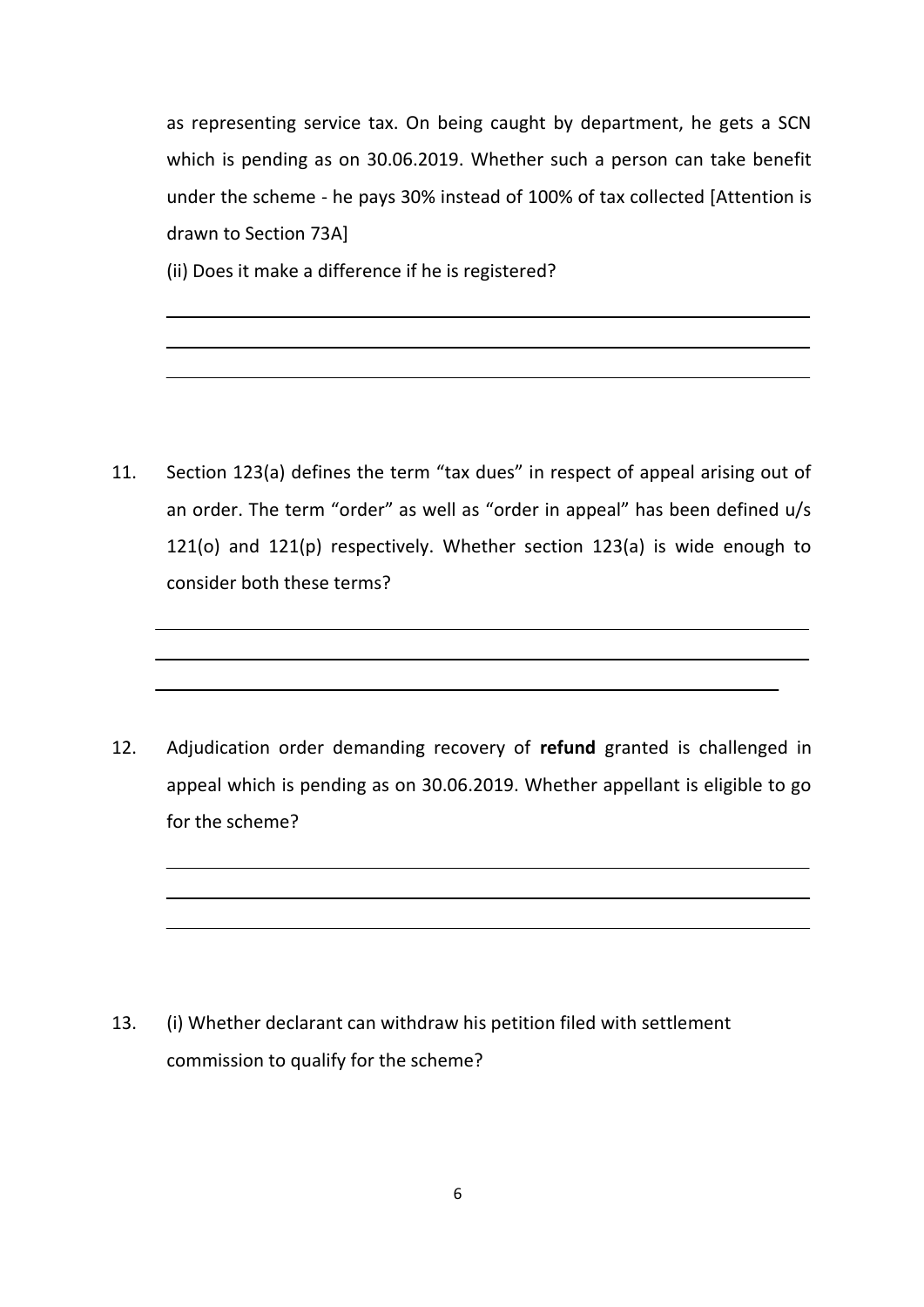(ii) Whether declarant can apply under the scheme if in respect of a matter he made an application to settlement commission which has been rejected by the Commission or Proceeding has been abated due to any other reason?

14. (i) As per section 121(c), "amount in arrears" involves cases where no appeal is filed by the declarant before expiry of the period of time for filing the appeal. In this background if appeals are filed beyond the filing period can the disputed amount be treated as "amount in arrears" eligible for relief under 124(c) or relief under 124(a)?

(ii) Under section 121(c)(iii) amount in arrears means duty recoverable on account of an order in appeal attaining finality. What is the meaning of the term "attaining finality"?

15. Scrutiny is initiated based on discrepancy between revenue as per Income tax returns / 26AS and Service tax returns. The first communication is received on or before 30.06.2019 showing difference in revenue and requesting to pay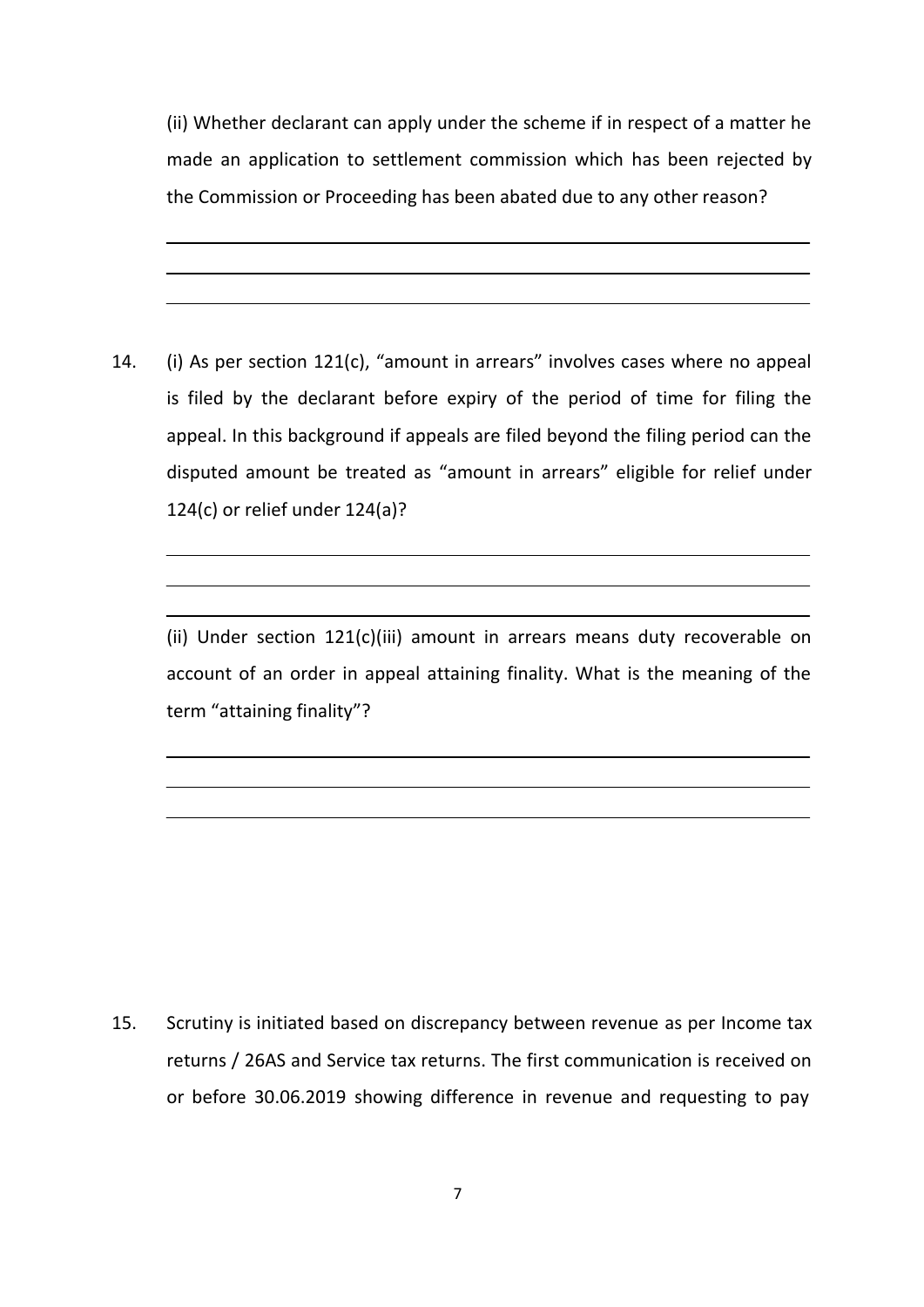differential tax. Whether a declarant can go for the scheme to pay differential tax in such case?

16. (i) In case of EA-2000 audit, when can it be said that liability is quantified? Whether one has to treat final audit report, draft audit report or any communication of tax payable as quantification of liability?

(ii) Where disputed duty amount is quantified in final audit report ("FAR") and is issued on or before 30.06.2019 to assesse, whether he is entitled to go for scheme if the audit is completed and not pending? [Attention is drawn to section 123(c) and 125(1)(e)?

(iii) EA-2000 audit is started in April 2019. Audit team has sent letter intimating audit observations in May 2019 stating the amount of revenue escaping the tax. Whether declarant can go for scheme?

17. There is no formal process of intimating probable liability to taxpayer in inquiry or investigation process. How declarant can prove that his liability was quantified on or before 30.06.2019?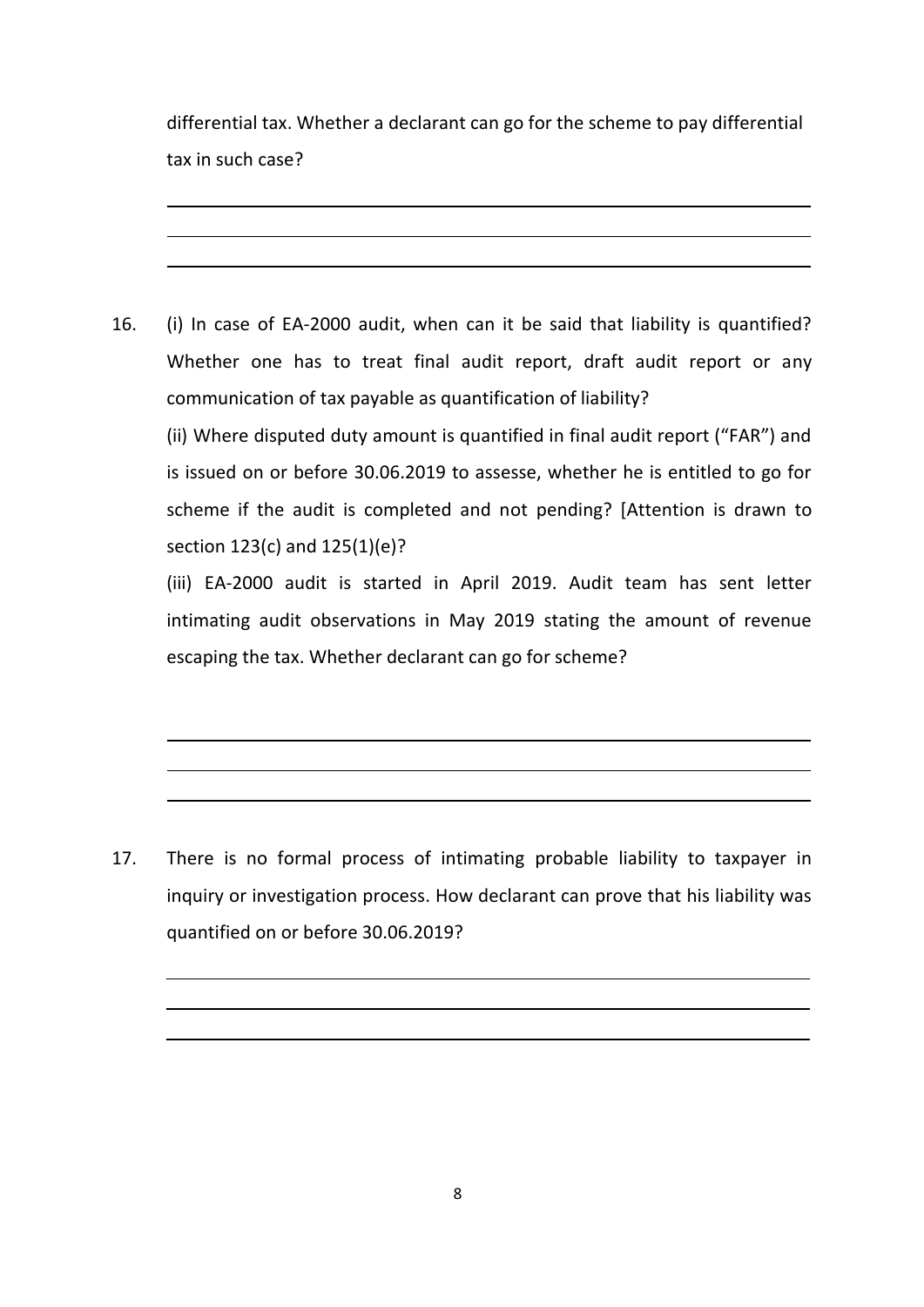- 18. In anti-evasion and investigation proceedings wherein the department has recorded the statements on or before 30.06.2019 asking explanations on revenue escaping the tax. There are three possible answers by taxpayer:
	- $H$  He accepts the liability
	- $\blacksquare$  He denies the liability
	- He asks for time to give comment to the question Whether declarant can go for scheme in such case?
- 19. Whether the scheme permits voluntary payment of tax dues on undisclosed revenue? If so whether this declaration is confidential and would have no effect on VAT or Income Tax?

20. Voluntary disclosure **after** inquiry, investigation or audit is not eligible for scheme under section 125(1)(f)(i) of the Act.

The term "after" should be interpreted to mean "after **commencement** of enquiry/ investigation/ audit" or "after **completion** of enquiry/ investigation/ audit"

### **C. TAX QUANTIFIATION**

21. (i) Section 124(2) allows deduction of tax paid during enquiry, audit as or predeposit. Further Circular No 1071/4/2019-CX.8 also clarifies that tax paid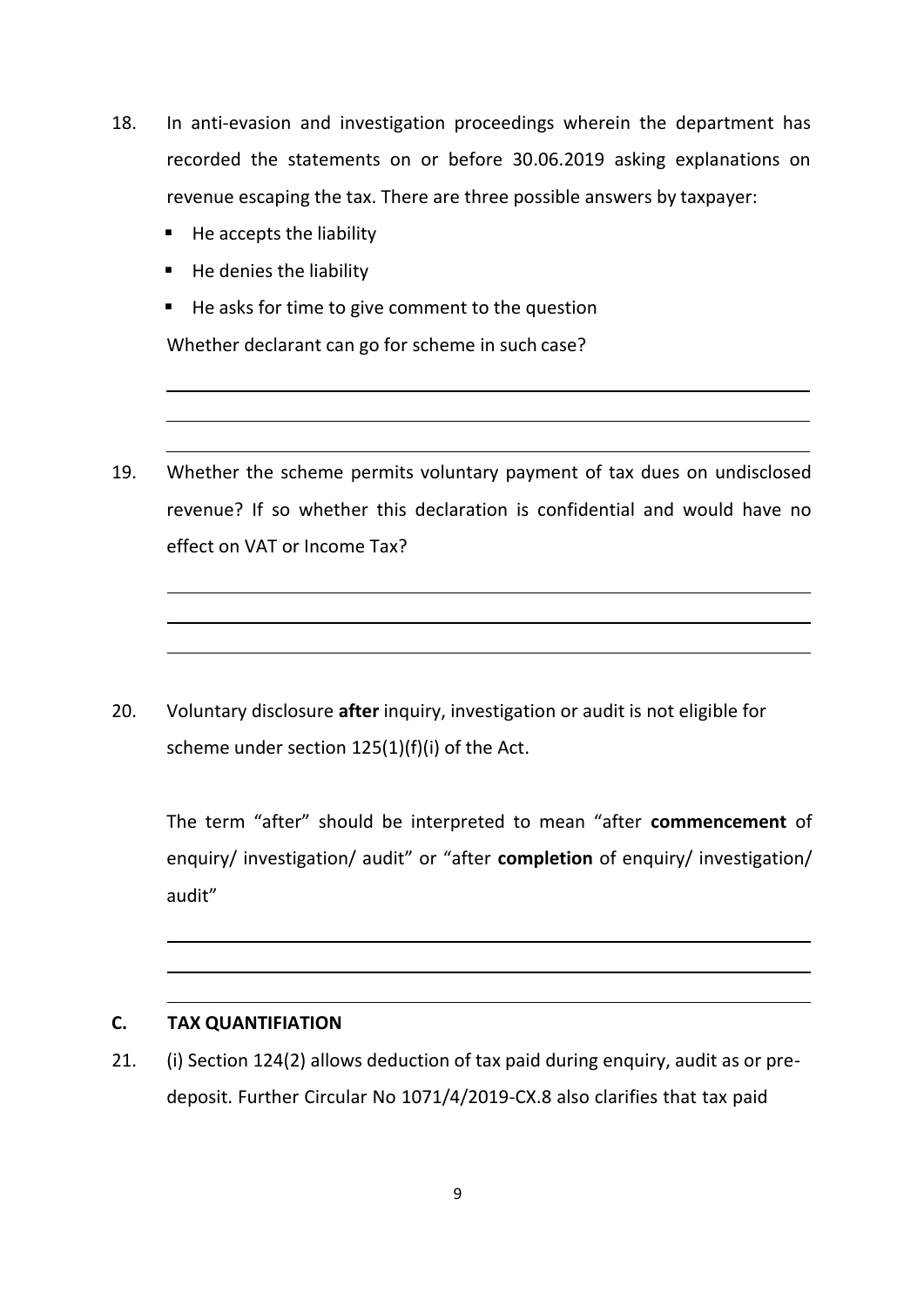through input credit shall be adjusted. What would be the position in respect of following:

- (a) Tax paid by utilizing CENVAT Credit but not appropriated in SCN/Order
- (b) Tax paid by utilizing CENVAT Credit after issue of SCN but before passing of Order and hence appropriation not done
- (c) Tax paid in Cash but not considered while issuing SCN/Order
- (d) Tax paid in Cash after issue of SCN but before passing of Order and hence appropriation not done

(ii) The input credit cannot be used for payment of LDRS tax. However tax already paid by utilising the input credit during enquiry/investigation/audit would be considered as eligible. Would this not be considered as discriminatory especially to a case where an assessee considers his income not liable for service tax and has a good amount of credit if tax payable on output in case liability arises?

22. Whether amount of tax paid after receiving adjudication order (either in cash or through Cenvat) can be regarded as Other deposit to be adjusted against amount payable under the scheme?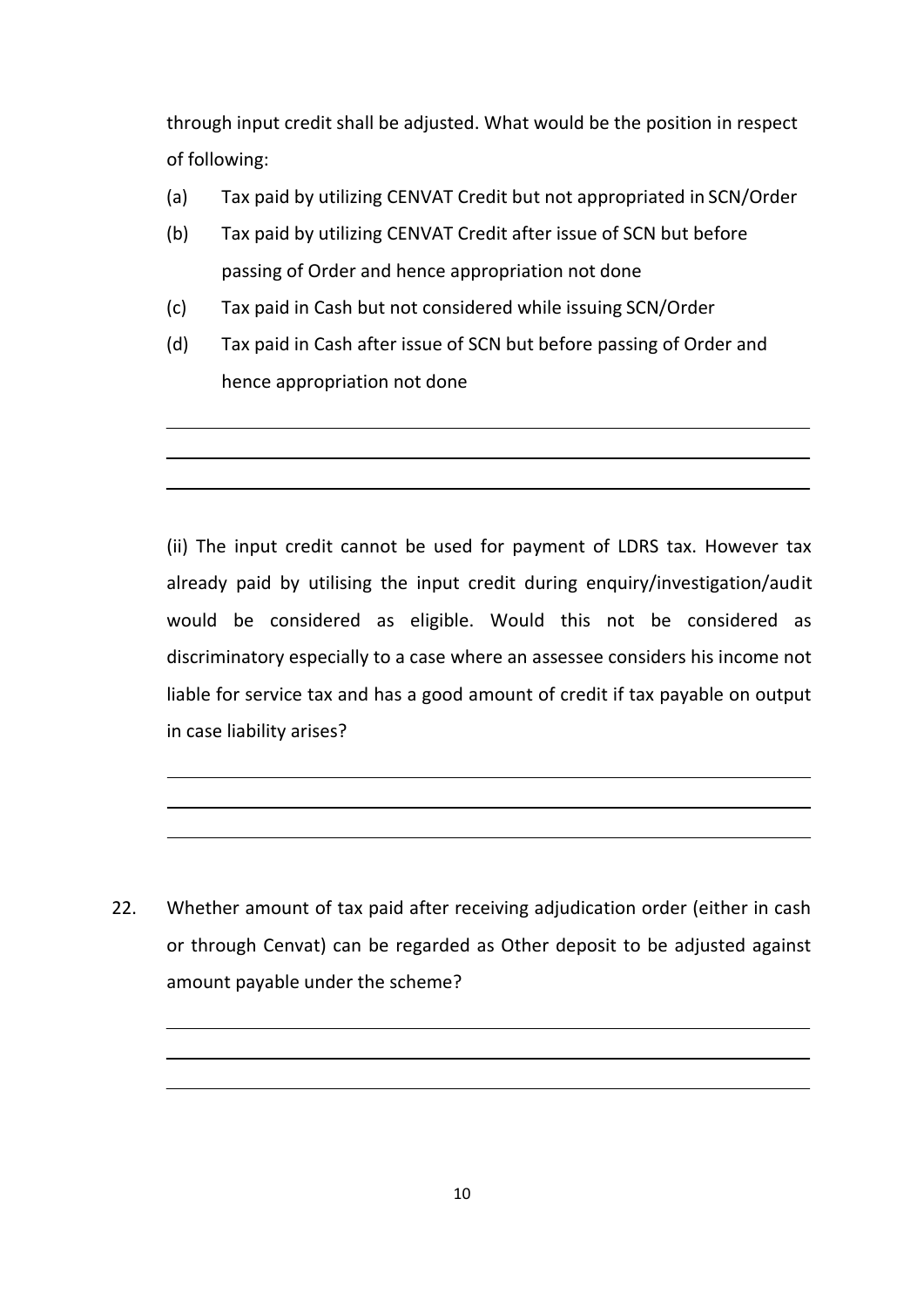- 23. Whether tax recovered by department directly from assesse or through Garnishee provisions (not yet appropriated through returns or adjudication order) can be regarded as 'pre-deposit or other deposit' while calculating **Amount payable**?
- 24. How to quantify the pending dues when Tribunal order (passed before 30/6/2019) does not quantify the relief in its order?

#### **D. REMEDY FOR ADVERSE DECISION OF DESIGNATED COMMITTEE**

25. (i) Unlike the erstwhile Kar Vivad Samadhan Scheme, wherein the designated authority was required to determine the amount payable by the declarant based on the information furnished in the declaration, in the present scheme, the designated committee would estimate the amount payable by the declarant and if amount estimated by the designated committee is more than the amount declared by the declarant then it would give him an opportunity of hearing and thereafter issue a statement indicating the amount payable by the declarant. Can this amount payable estimated by Designated Committee be challenged in any forum?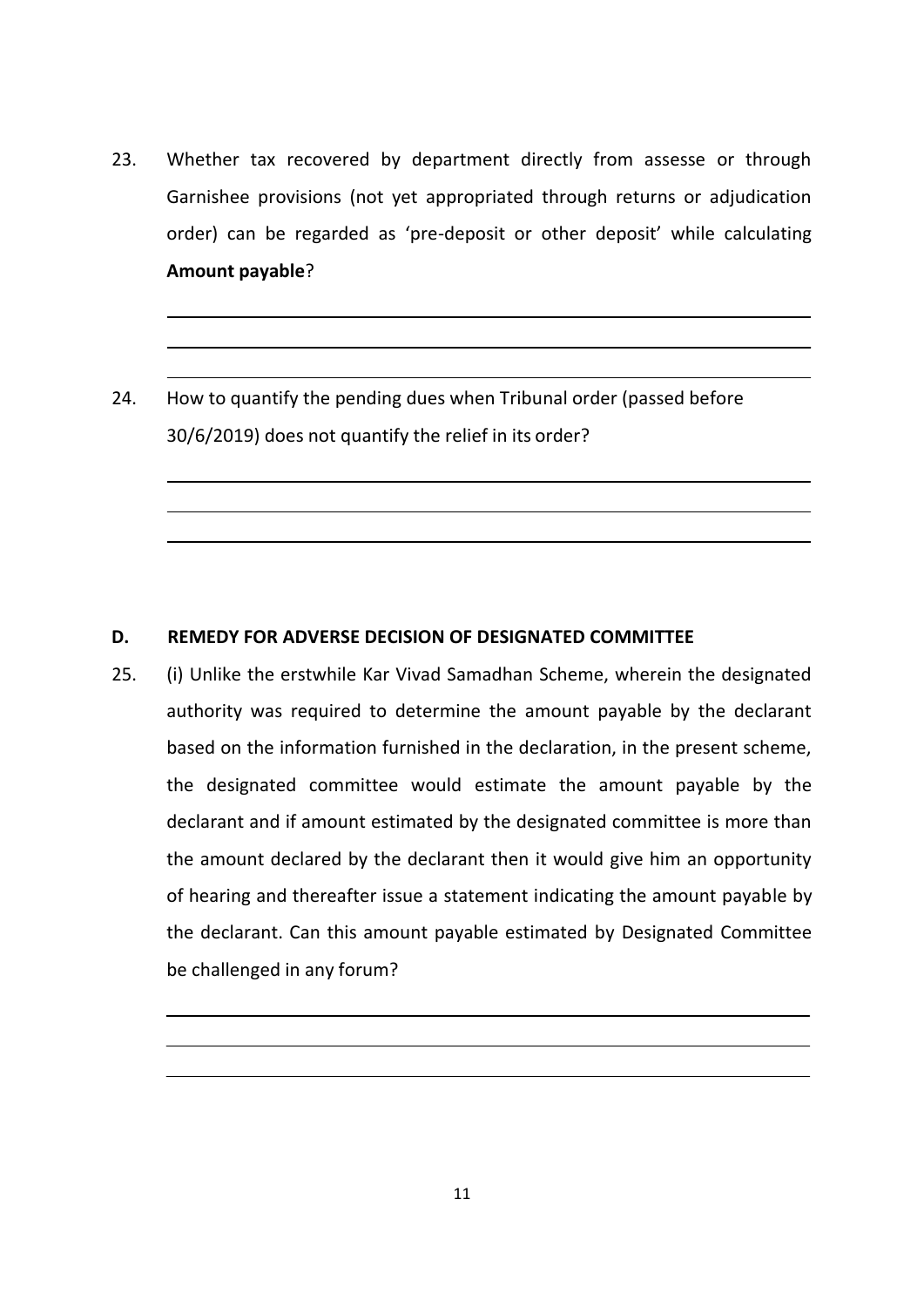(ii) Whether designated committee has power to reject the declaration upfront?

If a declaration is rejected upfront by the designated committee whether there is any remedy?

(iii) In the above scenario if the amount stated to be payable by the designated committee is not acceptable to the declarant, can he forego the declaration and continue disputing the matter before the respective authorities?

(iv) If appellant has voluntarily disclosed revenue escaped in normal period of limitation, whether department can invoke extended period of limitation in such cases and accordingly can invoke section 129(2)(c) of the Act and annul the discharge certificate?

#### **EFFECTS OF DECLARATION**

- 26. What are the consequences, if declarant fails to pay the amount payable within 30 days of SVLDRS-3 issued by designated committee?
	- (a) The Act or Rules does not provide for this eventuality.